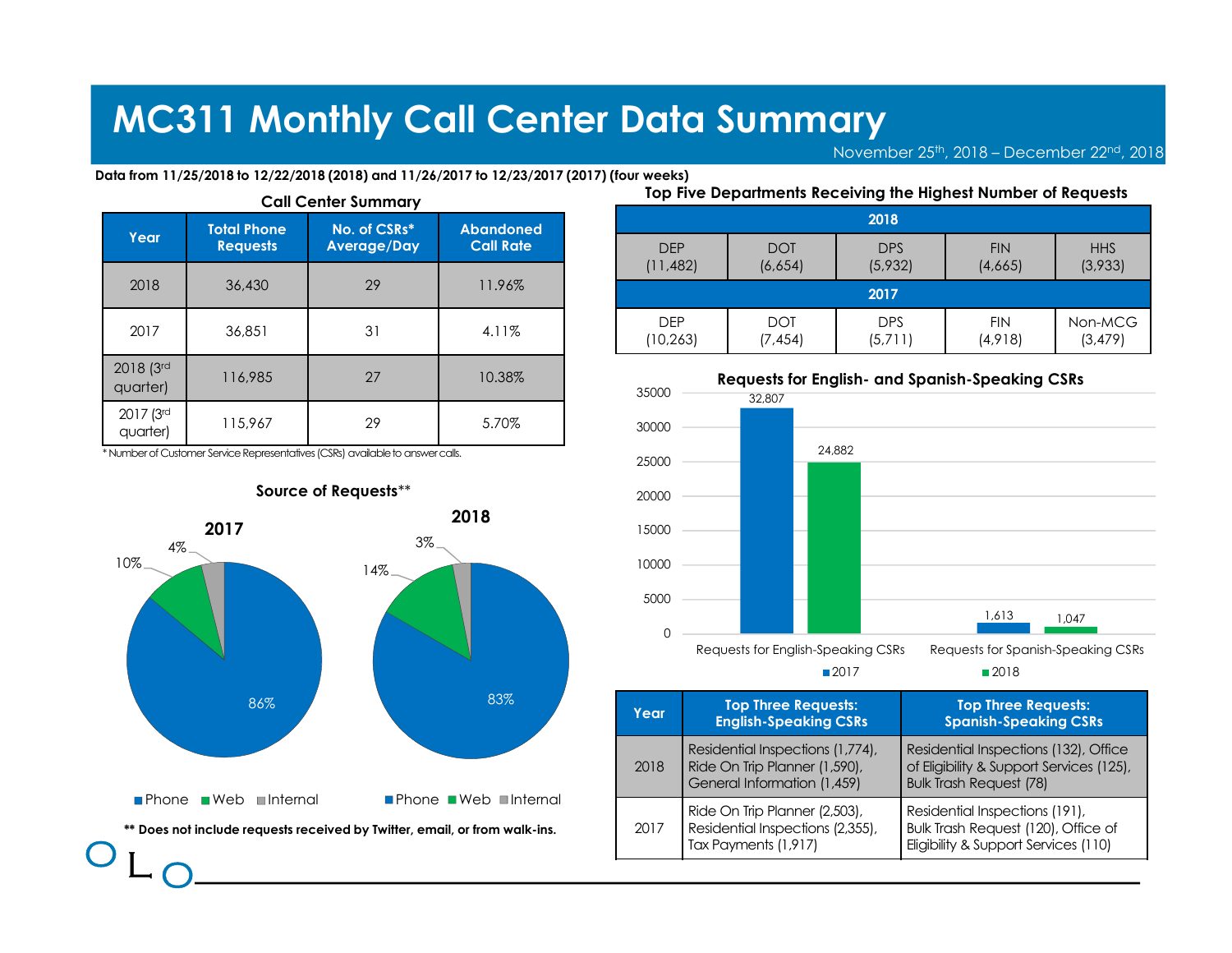|                                   |                                       |                                                                                | <b>MC311 Monthly Call Center Data Summary</b>                                            |                         |                        |                                               |            |
|-----------------------------------|---------------------------------------|--------------------------------------------------------------------------------|------------------------------------------------------------------------------------------|-------------------------|------------------------|-----------------------------------------------|------------|
|                                   |                                       |                                                                                |                                                                                          |                         |                        | December 23rd, 20                             |            |
|                                   |                                       | <b>Call Center Summary</b>                                                     | Data from 12/23/2018 to 1/19/2019 (2018) and 12/24/2017 to 1/20/2018 (2017) (four weeks) |                         |                        | Top Five Departments Receiving the Highest No |            |
| Year                              | <b>Total Phone</b><br><b>Requests</b> | No. of CSRs*<br><b>Average/Day</b>                                             | <b>Abandoned</b><br><b>Call Rate</b>                                                     |                         |                        | 2018                                          |            |
|                                   |                                       |                                                                                |                                                                                          | <b>DFP</b><br>(12, 352) | <b>DOT</b><br>(6,091)  | <b>DPS</b><br>(4, 139)                        | $\sqrt{3}$ |
| 2018                              | 33,135                                | 26                                                                             | 8.71%                                                                                    |                         |                        | 2017                                          |            |
| 2017                              | 32,993                                | 26                                                                             | 7.29%                                                                                    | <b>DEP</b><br>(10, 439) | <b>FIN</b><br>(6, 435) | <b>DOT</b><br>(4,893)                         | (4)        |
|                                   |                                       |                                                                                |                                                                                          |                         |                        |                                               |            |
| 2018 (4 <sup>th</sup><br>quarter) | 116,985                               | 27                                                                             | 10.38%                                                                                   | 30000                   |                        | <b>Requests for English- and Spanish-Sp</b>   |            |
| 2017 (4 <sup>th</sup><br>quarter) | 115,967                               | 29                                                                             | 5.70%                                                                                    | 25000                   | 26,861                 | 26,401                                        |            |
|                                   |                                       | * Number of Customer Service Representatives (CSRs) available to answer calls. |                                                                                          |                         |                        |                                               |            |
|                                   |                                       | Source of Requests**                                                           |                                                                                          | 20000                   |                        |                                               |            |



### Source of Requests\*\*

|                                                                   | <b>Center Data Summary</b>      |                        |                                                               |                                          |                        |
|-------------------------------------------------------------------|---------------------------------|------------------------|---------------------------------------------------------------|------------------------------------------|------------------------|
|                                                                   | o 1/20/2018 (2017) (four weeks) |                        |                                                               | December 23rd, 2018 - January 19th, 2019 |                        |
|                                                                   |                                 |                        | Top Five Departments Receiving the Highest Number of Requests |                                          |                        |
|                                                                   |                                 |                        | 2018                                                          |                                          |                        |
|                                                                   |                                 |                        |                                                               |                                          |                        |
|                                                                   | <b>DEP</b><br>(12, 352)         | <b>DOT</b><br>(6,091)  | <b>DPS</b><br>(4, 139)                                        | <b>FIN</b><br>(3,845)                    | <b>HHS</b><br>(3, 230) |
|                                                                   |                                 |                        | 2017                                                          |                                          |                        |
|                                                                   | <b>DEP</b><br>(10, 439)         | <b>FIN</b><br>(6, 435) | <b>DOT</b><br>(4,893)                                         | <b>DPS</b><br>(4, 150)                   | Non-MCG<br>(3, 158)    |
|                                                                   |                                 |                        | <b>Requests for English- and Spanish-Speaking CSRs</b>        |                                          |                        |
|                                                                   | 30000                           | 26,861                 | 26,401                                                        |                                          |                        |
| bandoned<br><b>Call Rate</b><br>8.71%<br>7.29%<br>10.38%<br>5.70% | 25000                           |                        |                                                               |                                          |                        |



| 83%                                         | Year | <b>Top Three Requests:</b><br><b>English-Speaking CSRs</b>                                       | <b>Top Three Requests:</b><br><b>Spanish-Speaking CSRs</b>                                                          |
|---------------------------------------------|------|--------------------------------------------------------------------------------------------------|---------------------------------------------------------------------------------------------------------------------|
|                                             | 2018 | General Information (2,988),<br>Ride On Trip Planner (1,578),<br>Residential Inspections (1,345) | Office of Eligibility & Support Services<br>(108), Residential Inspections (107),<br><b>Bulk Trash Request (61)</b> |
| $\blacksquare$ Internal<br>r from walk-ins. | 2017 | Tax Payments (2,449),<br>General Information (2,388),<br>Ride On Trip Planner (1,857)            | Office of Eligibility & Support Services<br>(95), General Information (77),<br>Residential Inspections (56)         |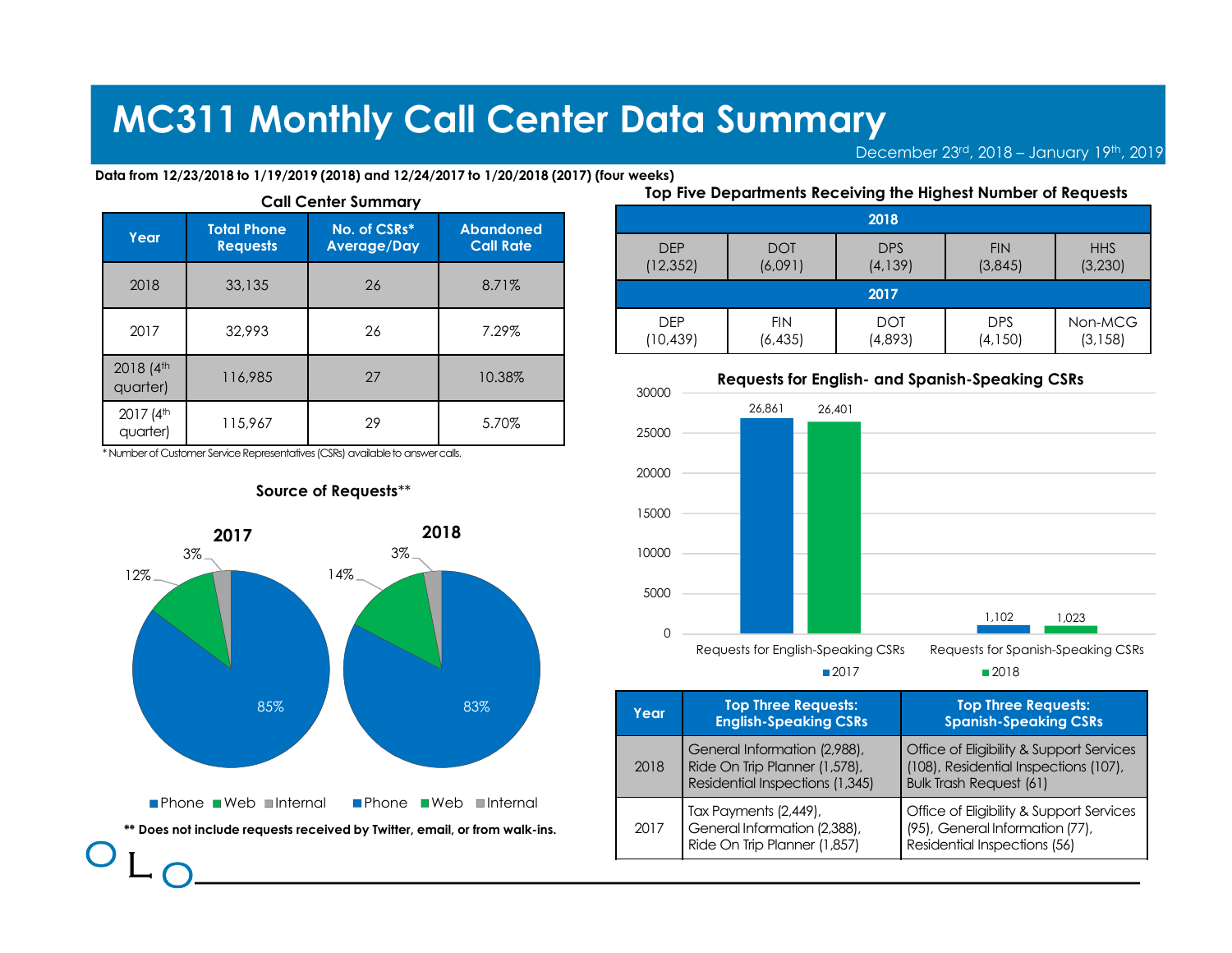|                                   |                    |                                                                                |                                                                                        | <b>MC311 Monthly Call Center Data Summary</b> |                                               |                        |            |
|-----------------------------------|--------------------|--------------------------------------------------------------------------------|----------------------------------------------------------------------------------------|-----------------------------------------------|-----------------------------------------------|------------------------|------------|
|                                   |                    |                                                                                |                                                                                        |                                               |                                               | January 20th, 20       |            |
|                                   |                    | <b>Call Center Summary</b>                                                     | Data from 1/20/2019 to 2/16/2019 (2019) and 1/21/2018 to 2/17/2018 (2018) (four weeks) |                                               | Top Five Departments Receiving the Highest No |                        |            |
|                                   |                    |                                                                                |                                                                                        |                                               |                                               |                        |            |
|                                   | <b>Total Phone</b> | No. of CSRs*                                                                   | <b>Abandoned</b>                                                                       |                                               |                                               | 2019                   |            |
| Year                              | <b>Requests</b>    | <b>Average/Day</b>                                                             | <b>Call Rate</b>                                                                       | <b>DEP</b><br>(10, 454)                       | <b>DOT</b><br>(6, 528)                        | <b>DPS</b><br>(5,304)  | $\sqrt{3}$ |
| 2019                              | 34,470             | 28                                                                             | 5.54%                                                                                  |                                               |                                               | 2018                   |            |
| 2018                              | 35,426             | 29                                                                             | 4.92%                                                                                  | <b>DEP</b><br>(9,990)                         | <b>DOT</b><br>(6, 487)                        | <b>DPS</b><br>(5, 441) | (4)        |
| 2018 (4th<br>quarter)             | 116,985            | 27                                                                             | 10.38%                                                                                 | 35000                                         | <b>Requests for English- and Spanish-Sp</b>   |                        |            |
| 2017 (4 <sup>th</sup><br>quarter) | 115,967            | 29                                                                             | 5.70%                                                                                  | 30000                                         | 31,580                                        | 29,269                 |            |
|                                   |                    | * Number of Customer Service Representatives (CSRs) available to answer calls. |                                                                                        | 25000                                         |                                               |                        |            |



|                                                                   | <b>Center Data Summary</b>    |                        |                                                               | January 20 <sup>th</sup> , 2019 - February 16 <sup>th</sup> , 2019 |                        |
|-------------------------------------------------------------------|-------------------------------|------------------------|---------------------------------------------------------------|--------------------------------------------------------------------|------------------------|
|                                                                   | 2/17/2018 (2018) (four weeks) |                        | Top Five Departments Receiving the Highest Number of Requests |                                                                    |                        |
|                                                                   |                               |                        |                                                               |                                                                    |                        |
|                                                                   |                               |                        | 2019                                                          |                                                                    |                        |
|                                                                   | <b>DEP</b><br>(10, 454)       | <b>DOT</b><br>(6, 528) | <b>DPS</b><br>(5,304)                                         | PIO<br>(3,588)                                                     | <b>FIN</b><br>(3, 457) |
|                                                                   |                               |                        | 2018                                                          |                                                                    |                        |
|                                                                   | <b>DEP</b><br>(9,990)         | <b>DOT</b><br>(6, 487) | <b>DPS</b><br>(5, 441)                                        | PIO<br>(4, 469)                                                    | <b>FIN</b><br>(3,703)  |
|                                                                   |                               |                        | <b>Requests for English- and Spanish-Speaking CSRs</b>        |                                                                    |                        |
|                                                                   | 35000                         | 31,580                 | 29,269                                                        |                                                                    |                        |
| bandoned<br><b>Call Rate</b><br>5.54%<br>4.92%<br>10.38%<br>5.70% | 30000<br>25000                |                        |                                                               |                                                                    |                        |



| 84%                                      | Year. | <b>Top Three Requests:</b><br><b>English-Speaking CSRs</b>                                       | <b>Top Three Requests:</b><br><b>Spanish-Speaking CSRs</b>                                                          |
|------------------------------------------|-------|--------------------------------------------------------------------------------------------------|---------------------------------------------------------------------------------------------------------------------|
|                                          | 2019  | General Information (2,180),<br>Ride On Trip Planner (1,954),<br>Residential Inspections (1,623) | Residential Inspections (143), Office<br>of Eligibility & Support Services (123),<br><b>Bulk Trash Request (67)</b> |
| $\blacksquare$ Internal<br>rom walk-ins. | 2018  | Ride On Trip Planner (2,368),<br>Residential Inspections (2,073),<br>General Information (1,691) | Residential Inspections (125), Office<br>of Eligibility & Support Services (112),<br>General Information (90)       |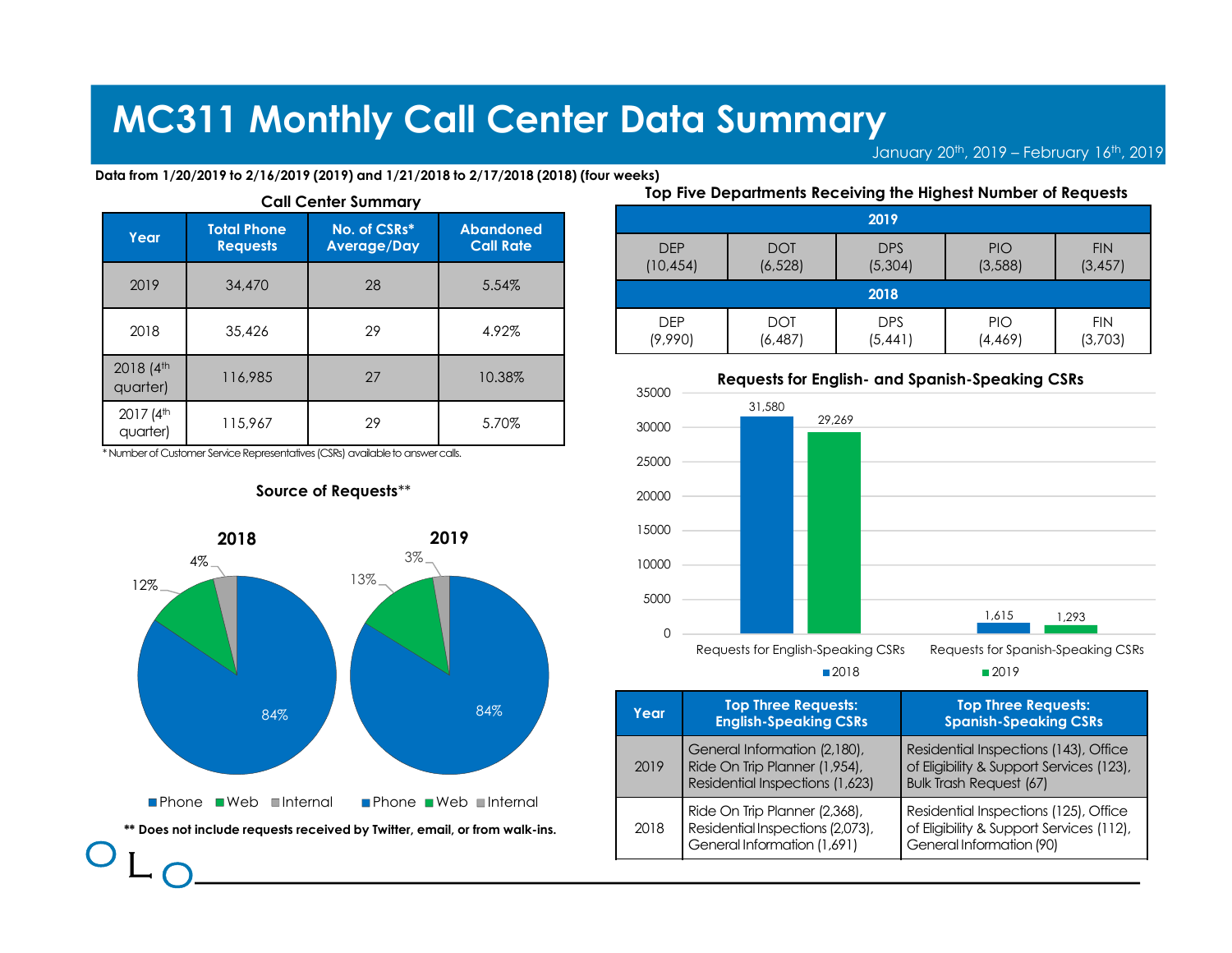#### Data from 2/17/2019 to 3/16/2019 (2019) and 2/18/2018 to 3/17/2018 (2018) (four weeks)

|                                   |                    |                                                                                |                                                                                        | <b>MC311 Monthly Call Center Data Summary</b> |                                               |                       |     |
|-----------------------------------|--------------------|--------------------------------------------------------------------------------|----------------------------------------------------------------------------------------|-----------------------------------------------|-----------------------------------------------|-----------------------|-----|
|                                   |                    |                                                                                |                                                                                        |                                               |                                               | February 17th,        |     |
|                                   |                    | <b>Call Center Summary</b>                                                     | Data from 2/17/2019 to 3/16/2019 (2019) and 2/18/2018 to 3/17/2018 (2018) (four weeks) |                                               | Top Five Departments Receiving the Highest No |                       |     |
|                                   |                    |                                                                                |                                                                                        |                                               |                                               |                       |     |
| Year                              | <b>Total Phone</b> | No. of CSRs*                                                                   | <b>Abandoned</b>                                                                       |                                               |                                               | 2019                  |     |
|                                   | <b>Requests</b>    | <b>Average/Day</b>                                                             | <b>Call Rate</b>                                                                       | <b>DEP</b><br>(12, 316)                       | <b>DOT</b><br>(6, 405)                        | <b>DPS</b><br>(5,503) | (4) |
| 2019                              | 35,147             | 27                                                                             | 11.21%                                                                                 |                                               |                                               | 2018                  |     |
| 2018                              | 37,552             | 29                                                                             | 10.09%                                                                                 | <b>DEP</b><br>(12, 314)                       | <b>DOT</b><br>(7, 432)                        | <b>FIN</b><br>(6,030) | (5) |
| 2018 (4th<br>quarter)             | 116,985            | 27                                                                             | 10.38%                                                                                 | 35000                                         | <b>Requests for English- and Spanish-Sp</b>   |                       |     |
| 2017 (4 <sup>th</sup><br>quarter) | 115,967            | 29                                                                             | 5.70%                                                                                  | 30000                                         | 31,907                                        |                       |     |
|                                   |                    | * Number of Customer Service Representatives (CSRs) available to answer calls. |                                                                                        | 25000                                         | 24,275                                        |                       |     |



|          | <b>Center Data Summary</b>    |                        |                                                                       |                                        |                    |
|----------|-------------------------------|------------------------|-----------------------------------------------------------------------|----------------------------------------|--------------------|
|          |                               |                        |                                                                       | February 17th, 2019 - March 16th, 2019 |                    |
|          | 3/17/2018 (2018) (four weeks) |                        |                                                                       |                                        |                    |
|          |                               |                        | Top Five Departments Receiving the Highest Number of Requests<br>2019 |                                        |                    |
|          |                               |                        |                                                                       |                                        |                    |
|          | <b>DEP</b>                    | <b>DOT</b>             | <b>DPS</b>                                                            | <b>FIN</b>                             | <b>HHS</b>         |
|          | (12, 316)                     | (6, 405)               | (5,503)<br>2018                                                       | (4,642)                                | (3, 276)           |
|          | <b>DEP</b><br>(12, 314)       | <b>DOT</b><br>(7, 432) | <b>FIN</b><br>(6,030)                                                 | <b>DPS</b><br>(5,699)                  | Non-MCG<br>(3,705) |
|          |                               |                        | <b>Requests for English- and Spanish-Speaking CSRs</b>                |                                        |                    |
|          | 35000                         | 31,907                 |                                                                       |                                        |                    |
| bandoned | 30000<br>25000                |                        | 24,275                                                                |                                        |                    |



2018 2019

| 82%                                      | Year. | <b>Top Three Requests:</b><br><b>English-Speaking CSRs</b>                                       | <b>Top Three Requests:</b><br><b>Spanish-Speaking CSRs</b>                                                          |
|------------------------------------------|-------|--------------------------------------------------------------------------------------------------|---------------------------------------------------------------------------------------------------------------------|
|                                          | 2019  | General Information (1,950),<br>Residential Inspections (1,535),<br>Ride On Trip Planner (1,433) | Residential Inspections (166), Office<br>of Eligibility & Support Services (120),<br><b>Bulk Trash Request (58)</b> |
| $\blacksquare$ Internal<br>rom walk-ins. | 2018  | General Information (2,090),<br>Residential Inspections (1,964),<br>Tax Payments (1,884)         | Residential Inspections (124),<br>General Information (102), Office of<br>Eligibility & Support Services (91)       |

### Source of Requests\*\*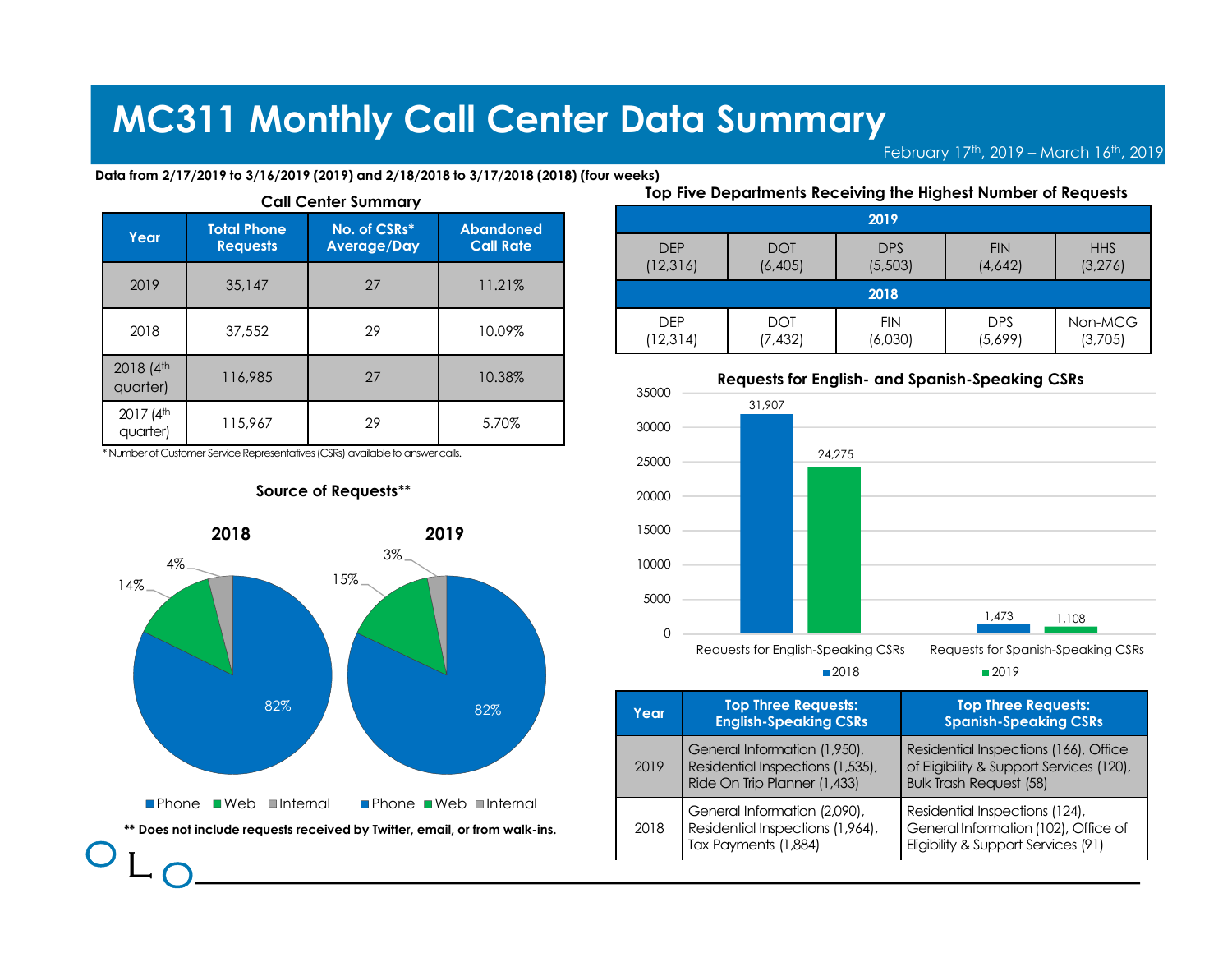#### Data from 3/17/2019 to 4/13/2019 (2019) and 3/18/2018 to 4/14/2018 (2018) (four weeks)

|                       |                                       |                                                                                | <b>MC311 Monthly Call Center Data Summary</b>                                          |                         |                                               |                       |            |
|-----------------------|---------------------------------------|--------------------------------------------------------------------------------|----------------------------------------------------------------------------------------|-------------------------|-----------------------------------------------|-----------------------|------------|
|                       |                                       |                                                                                |                                                                                        |                         |                                               |                       | March 17th |
|                       |                                       | <b>Call Center Summary</b>                                                     | Data from 3/17/2019 to 4/13/2019 (2019) and 3/18/2018 to 4/14/2018 (2018) (four weeks) |                         | Top Five Departments Receiving the Highest No |                       |            |
| Year                  | <b>Total Phone</b><br><b>Requests</b> | No. of CSRs*<br><b>Average/Day</b>                                             | <b>Abandoned</b><br><b>Call Rate</b>                                                   |                         |                                               | 2019                  |            |
|                       |                                       |                                                                                |                                                                                        |                         |                                               |                       |            |
|                       |                                       |                                                                                |                                                                                        | <b>DEP</b><br>(13, 878) | <b>DOT</b><br>(7, 122)                        | <b>DPS</b><br>(5,880) | (4)        |
| 2019                  | 37,576                                | 29                                                                             | 7.93%                                                                                  |                         | <b>DOT</b>                                    | 2018                  |            |
| 2018                  | 36,372                                | 29                                                                             | 6.77%                                                                                  | <b>DEP</b><br>(12,790)  | (7, 243)                                      | <b>DPS</b><br>(5,865) | (3)        |
| 2019 (1st<br>Quarter) | 112,549                               | 27                                                                             | 8.75%                                                                                  | 35000                   | <b>Requests for English- and Spanish-Sp</b>   |                       |            |
| 2018 (1st<br>Quarter) | 115,625                               | 28                                                                             | 5.79%                                                                                  | 30000                   | 32,420                                        | 30,879                |            |
|                       |                                       | * Number of Customer Service Representatives (CSRs) available to answer calls. |                                                                                        | 25000                   |                                               |                       |            |
|                       |                                       | Source of Requests**                                                           |                                                                                        | 20000                   |                                               |                       |            |





| 80%                       | Year | <b>Top Three Requests:</b><br><b>English-Speaking CSRs</b>                                       | <b>Top Three Requests:</b><br><b>Spanish-Speaking CSRs</b>                                                          |
|---------------------------|------|--------------------------------------------------------------------------------------------------|---------------------------------------------------------------------------------------------------------------------|
|                           | 2019 | Ride On Trip Planner (2,023),<br>Residential Inspections (1,735),<br>General Information (1,726) | Residential Inspections (195), Office<br>of Eligibility & Support Services (161),<br><b>Bulk Trash Request (93)</b> |
| ∎Internal<br>om walk-ins. | 2018 | General Information (2,590),<br>Ride On Trip Planner (2,253),<br>Residential Inspections (2,047) | Residential Inspections (160),<br>Bulk Trash Request (107), Office of<br>Eligibility & Support Services (105)       |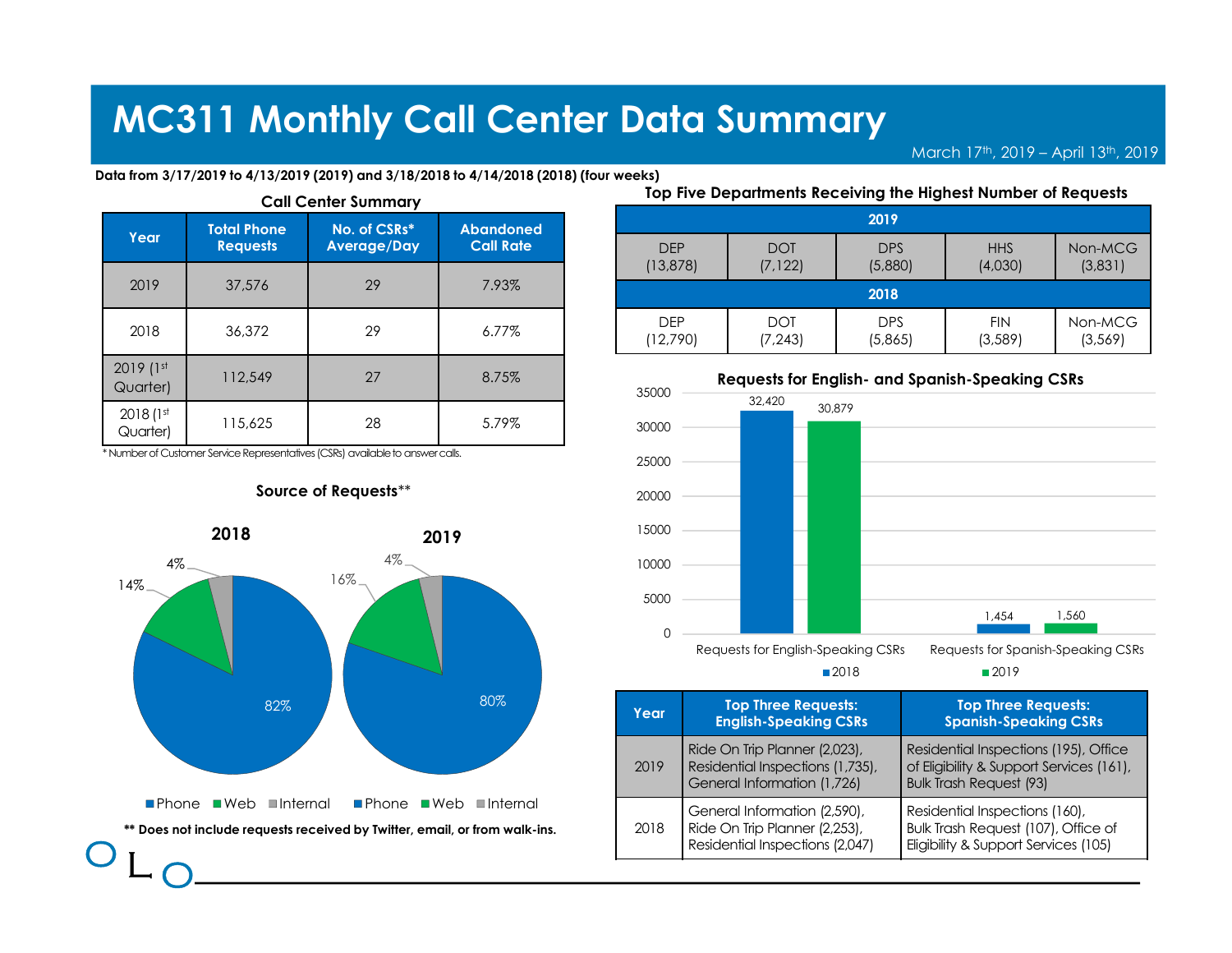#### Data from 4/14/2019 to 5/11/2019 (2019) and 4/15/2018 to 5/12/2018 (2018) (four weeks)

|                       |                    |                                                                                | <b>MC311 Monthly Call Center Data Summary</b>                                          |                        |                                               |                        | April 14th        |
|-----------------------|--------------------|--------------------------------------------------------------------------------|----------------------------------------------------------------------------------------|------------------------|-----------------------------------------------|------------------------|-------------------|
|                       |                    |                                                                                | Data from 4/14/2019 to 5/11/2019 (2019) and 4/15/2018 to 5/12/2018 (2018) (four weeks) |                        |                                               |                        |                   |
|                       |                    |                                                                                |                                                                                        |                        | Top Five Departments Receiving the Highest No |                        |                   |
|                       | <b>Total Phone</b> | <b>Call Center Summary</b><br>No. of CSRs*                                     | <b>Abandoned</b>                                                                       |                        |                                               | 2019                   |                   |
| Year                  | <b>Requests</b>    | <b>Average/Day</b>                                                             | <b>Call Rate</b>                                                                       | <b>DEP</b><br>(14,964) | <b>DOT</b><br>(7, 112)                        | <b>DPS</b><br>(6, 290) | Nor<br>$\sqrt{3}$ |
| 2019                  | 37,060             | 27                                                                             | 11.39%                                                                                 |                        |                                               | 2018                   |                   |
| 2018                  | 36,625             | 28                                                                             | 10.79%                                                                                 | <b>DEP</b><br>(14,699) | <b>DOT</b><br>(7, 205)                        | <b>DPS</b><br>(6, 523) | Nor<br>(3)        |
| 2019 (1st<br>Quarter) | 112,549            | 27                                                                             | 8.75%                                                                                  | 35000                  | <b>Requests for English- and Spanish-Sp</b>   |                        |                   |
| 2018 (1st<br>Quarter) | 115,625            | 28                                                                             | 5.79%                                                                                  | 30000                  | 29,457                                        | 31,769                 |                   |
|                       |                    | * Number of Customer Service Representatives (CSRs) available to answer calls. |                                                                                        | 25000                  |                                               |                        |                   |



|                                                                                                     | <b>Center Data Summary</b> |                        |                        |                                                               |                        |
|-----------------------------------------------------------------------------------------------------|----------------------------|------------------------|------------------------|---------------------------------------------------------------|------------------------|
|                                                                                                     |                            |                        |                        | April 14th, 2019 - May 11th, 2019                             |                        |
|                                                                                                     |                            |                        |                        | Top Five Departments Receiving the Highest Number of Requests |                        |
|                                                                                                     |                            |                        | 2019                   |                                                               |                        |
|                                                                                                     | <b>DEP</b><br>(14,964)     | <b>DOT</b><br>(7, 112) | <b>DPS</b><br>(6, 290) | Non-MCG<br>(3, 456)                                           | <b>HHS</b><br>(3, 447) |
|                                                                                                     |                            |                        | 2018                   |                                                               |                        |
|                                                                                                     | <b>DEP</b><br>(14,699)     | <b>DOT</b><br>(7, 205) | <b>DPS</b><br>(6, 523) | Non-MCG<br>(3, 372)                                           | <b>FIN</b><br>(3,071)  |
|                                                                                                     |                            |                        |                        | <b>Requests for English- and Spanish-Speaking CSRs</b>        |                        |
|                                                                                                     | 35000                      |                        | 31,769                 |                                                               |                        |
| 5/12/2018 (2018) (four weeks)<br>bandoned<br><b>Call Rate</b><br>11.39%<br>10.79%<br>8.75%<br>5.79% | 30000<br>25000             | 29,457                 |                        |                                                               |                        |



| 79%                     | Year | <b>Top Three Requests:</b><br><b>English-Speaking CSRs</b>                                       | <b>Top Three Requests:</b><br><b>Spanish-Speaking CSRs</b>                                                           |
|-------------------------|------|--------------------------------------------------------------------------------------------------|----------------------------------------------------------------------------------------------------------------------|
| $\blacksquare$ Internal | 2019 | General Information (2,029),<br>Ride On Trip Planner (1,875),<br>Residential Inspections (1,817) | Residential Inspections (222), Office<br>of Eligibility & Support Services (134),<br><b>Bulk Trash Request (129)</b> |
| rom walk-ins.           | 2018 | Residential Inspections (2,088),<br>Ride On Trip Planner (1,986),<br>General Information (1,680) | Residential Inspections (151),<br>Bulk Trash Request (97), Office of<br>Eligibility & Support Services (91)          |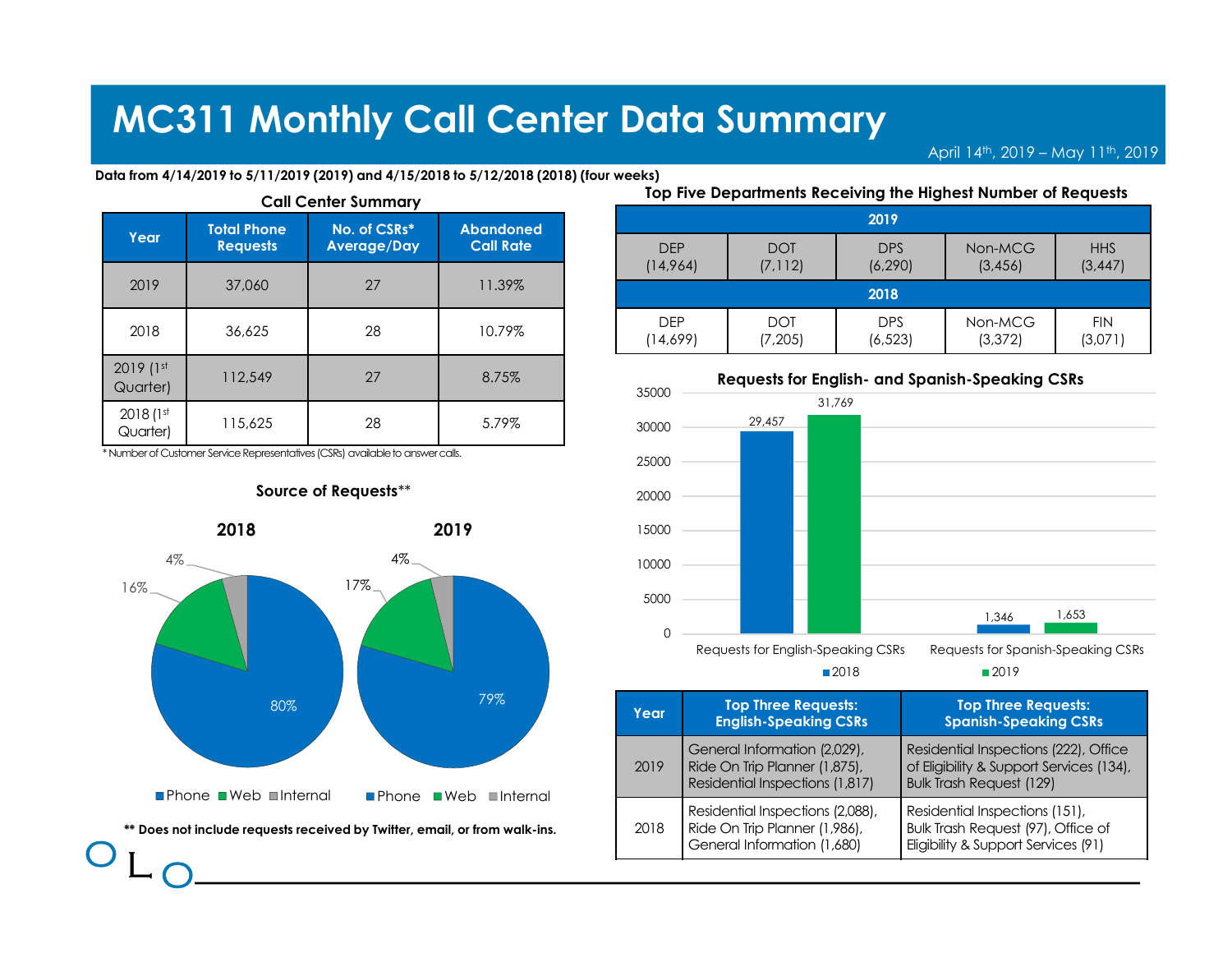|                       |                                       |                                                                                | <b>MC311 Monthly Call Center Data Summary</b>                                        |                         |                                               |                               | $\overline{M}$ ay 12 <sup>t</sup> |
|-----------------------|---------------------------------------|--------------------------------------------------------------------------------|--------------------------------------------------------------------------------------|-------------------------|-----------------------------------------------|-------------------------------|-----------------------------------|
|                       |                                       | <b>Call Center Summary</b>                                                     | Data from 5/12/2019 to 6/8/2019 (2019) and 5/13/2018 to 6/9/2018 (2018) (four weeks) |                         | Top Five Departments Receiving the Highest No |                               |                                   |
| Year                  | <b>Total Phone</b><br><b>Requests</b> | No. of CSRs*<br><b>Average/Day</b>                                             | <b>Abandoned</b><br><b>Call Rate</b>                                                 | <b>DFP</b>              | <b>DOT</b>                                    | 2019                          |                                   |
|                       |                                       |                                                                                |                                                                                      |                         |                                               | <b>DPS</b>                    |                                   |
| 2019                  | 37,263                                | 28                                                                             | 11.81%                                                                               | (16,084)                | (7,611)                                       | (6, 213)                      | $\sqrt{3}$                        |
| 2018                  | 34,102                                | 28                                                                             | 13.51%                                                                               | <b>DEP</b><br>(14, 277) | <b>DOT</b><br>(6,802)                         | 2018<br><b>DPS</b><br>(5,800) | D<br>(3)                          |
| 2019 (1st<br>Quarter) | 112,549                               | 27                                                                             | 8.75%                                                                                | 35000                   | <b>Requests for English- and Spanish-Sp</b>   | 32.705                        |                                   |
| 2018 (1st<br>Quarter) | 115,625                               | 28                                                                             | 5.79%                                                                                | 30000                   |                                               |                               |                                   |
|                       |                                       | * Number of Customer Service Representatives (CSRs) available to answer calls. |                                                                                      | 25000                   | 25,386                                        |                               |                                   |
|                       | $\bullet\bullet\bullet\bullet$        | Source of Requests**                                                           |                                                                                      | 20000                   |                                               |                               |                                   |



<sup>O</sup> <sup>L</sup> <sup>O</sup> \*\* Does not include requests received by Twitter, email, or from walk-ins.

|                             | <b>Center Data Summary</b> |                       |                                                                       |                                                           |                     |
|-----------------------------|----------------------------|-----------------------|-----------------------------------------------------------------------|-----------------------------------------------------------|---------------------|
|                             |                            |                       |                                                                       | May 12 <sup>th</sup> , 2019 - June 8 <sup>th</sup> , 2019 |                     |
|                             |                            |                       |                                                                       |                                                           |                     |
|                             |                            |                       |                                                                       |                                                           |                     |
| /9/2018 (2018) (four weeks) |                            |                       | Top Five Departments Receiving the Highest Number of Requests<br>2019 |                                                           |                     |
|                             | <b>DEP</b><br>(16,084)     | <b>DOT</b><br>(7,611) | <b>DPS</b><br>(6, 213)                                                | <b>HHS</b><br>(3,617)                                     | Non-MCG<br>(3, 346) |
|                             |                            |                       | 2018                                                                  |                                                           |                     |
|                             | <b>DEP</b><br>(14, 277)    | <b>DOT</b><br>(6,802) | <b>DPS</b><br>(5,800)                                                 | $DHCA$<br>(3, 596)                                        | Non-MCG<br>(3,020)  |
|                             | 35000                      |                       | <b>Requests for English- and Spanish-Speaking CSRs</b>                |                                                           |                     |
|                             | 30000                      |                       | 32,705                                                                |                                                           |                     |



| 78%           | Year | <b>Top Three Requests:</b><br><b>English-Speaking CSRs</b>                                       | <b>Top Three Requests:</b><br><b>Spanish-Speaking CSRs</b>                                                           |
|---------------|------|--------------------------------------------------------------------------------------------------|----------------------------------------------------------------------------------------------------------------------|
| ∎Internal     | 2019 | General Information (2,167),<br>Residential Inspections (1,911),<br>Ride On Trip Planner (1,829) | <b>Bulk Trash Request (120), Residential</b><br>Inspections (193), Office of Eligibility &<br>Support Services (143) |
| rom walk-ins. | 2018 | Residential Inspections (1,995),<br>Ride On Trip Planner (1,594),<br>General Information (1,589) | Bulk Trash Request (69), Residential<br>Inspections (136), Office of Eligibility &<br>Support Services (87)          |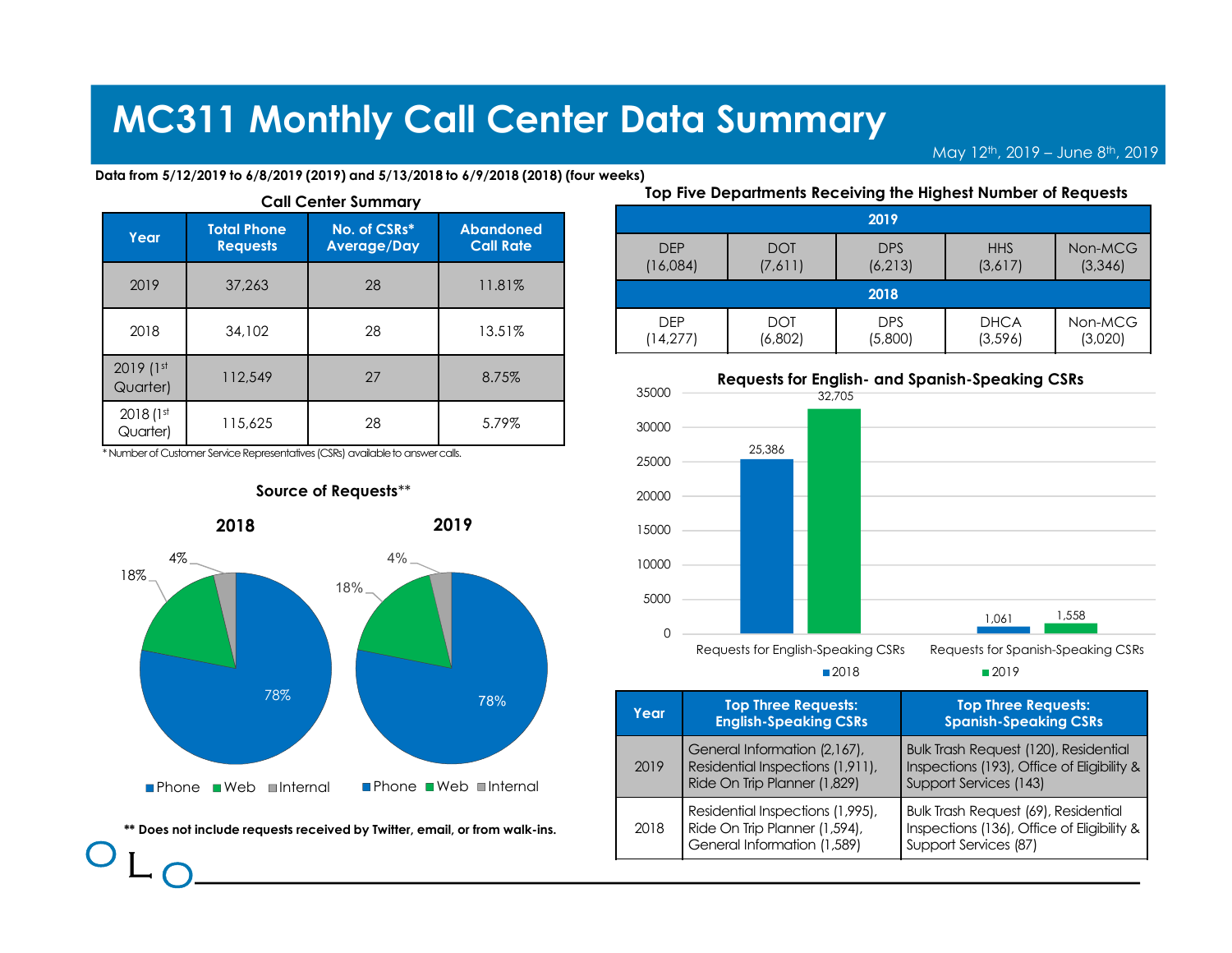|                       |                                       |                                                                                | <b>MC311 Monthly Call Center Data Summary</b>                                       |                        |                                               |                                | June 9     |
|-----------------------|---------------------------------------|--------------------------------------------------------------------------------|-------------------------------------------------------------------------------------|------------------------|-----------------------------------------------|--------------------------------|------------|
|                       |                                       | <b>Call Center Summary</b>                                                     | Data from 6/9/2019 to 7/6/2019 (2019) and 6/10/2018 to 7/7/2018 (2018) (four weeks) |                        | Top Five Departments Receiving the Highest No |                                |            |
| Year                  | <b>Total Phone</b><br><b>Requests</b> | No. of CSRs*<br><b>Average/Day</b>                                             | <b>Abandoned</b><br><b>Call Rate</b>                                                | <b>DFP</b><br>(16,095) | <b>DOT</b><br>(7, 250)                        | 2019<br><b>DPS</b><br>(6, 186) | $\sqrt{3}$ |
| 2019                  | 38,748                                | 31                                                                             | 6.31%                                                                               |                        |                                               | 2018                           |            |
| 2018                  | 35,119                                | 29                                                                             | 7.13%                                                                               | <b>DEP</b><br>(14,097) | <b>DOT</b><br>(6,922)                         | <b>DPS</b><br>(5,835)          | D<br>(3)   |
|                       |                                       |                                                                                | 9.76%                                                                               | 40000                  | <b>Requests for English- and Spanish-Sp</b>   |                                |            |
| 2019 (1st<br>Quarter) | 123,418                               | 29                                                                             |                                                                                     |                        |                                               |                                |            |
| 2018 (1st<br>Quarter) | 115,833                               | 28                                                                             | 10.26%                                                                              | 35000                  |                                               | 34,069                         |            |
|                       |                                       | * Number of Customer Service Representatives (CSRs) available to answer calls. |                                                                                     | 30000                  |                                               |                                |            |
|                       |                                       | Source of Requests**                                                           |                                                                                     | 25000<br>20000         | 20,069                                        |                                |            |



### Source of Requests\*\*

| <b>Center Data Summary</b> |                        |                                                               |                                                           |                     |
|----------------------------|------------------------|---------------------------------------------------------------|-----------------------------------------------------------|---------------------|
|                            |                        |                                                               | June 9 <sup>th</sup> , 2019 - July 6 <sup>th</sup> , 2019 |                     |
| 7/2018 (2018) (four weeks) |                        | Top Five Departments Receiving the Highest Number of Requests |                                                           |                     |
|                            |                        | 2019                                                          |                                                           |                     |
|                            |                        |                                                               |                                                           |                     |
| <b>DEP</b><br>(16,095)     | <b>DOT</b><br>(7, 250) | <b>DPS</b><br>(6, 186)                                        | <b>HHS</b><br>(3,972)                                     | Non-MCG<br>(3,406)  |
|                            |                        | 2018                                                          |                                                           |                     |
| <b>DEP</b><br>(14,097)     | <b>DOT</b><br>(6,922)  | <b>DPS</b><br>(5,835)                                         | <b>DHCA</b><br>(3,446)                                    | Non-MCG<br>(3, 161) |
| 40000                      |                        | <b>Requests for English- and Spanish-Speaking CSRs</b>        |                                                           |                     |
| 35000                      |                        | 34,069                                                        |                                                           |                     |



| $81\%$                  | Year | <b>Top Three Requests:</b><br><b>English-Speaking CSRs</b>                                       | <b>Top Three Requests:</b><br><b>Spanish-Speaking CSRs</b>                                                    |
|-------------------------|------|--------------------------------------------------------------------------------------------------|---------------------------------------------------------------------------------------------------------------|
| $\blacksquare$ Internal | 2019 | General Information (2,472),<br>Residential Inspections (2,141),<br>Ride On Trip Planner (1,936) | Residential Inspections (247),<br>Office of Eligibility & Support Services<br>(161), Bulk Trash Request (128) |
| r from walk-ins.        | 2018 | Ride On Trip Planner (1,389),<br>Residential Inspections (1,383),<br>General Information (1,299) | Residential Inspections (71),<br>Bulk Trash Request (66), Office of<br>Eligibility & Support Services (61)    |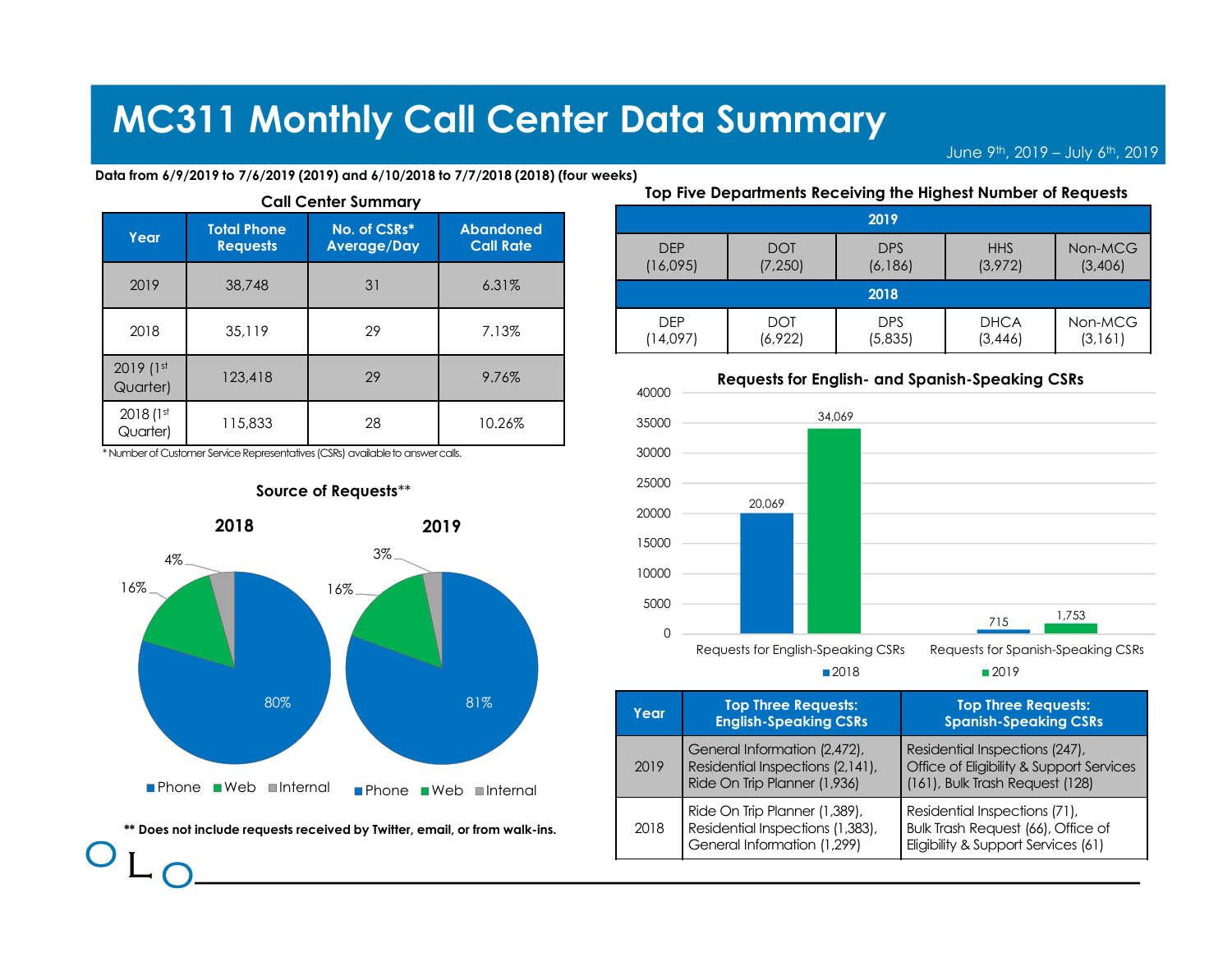|                       |                    |                                                                                | <b>MC311 Monthly Call Center Data Summary</b>                                      |                         |                                               |                        | July 7th,  |
|-----------------------|--------------------|--------------------------------------------------------------------------------|------------------------------------------------------------------------------------|-------------------------|-----------------------------------------------|------------------------|------------|
|                       |                    |                                                                                | Data from 7/7/2019 to 8/3/2019 (2019) and 7/8/2018 to 8/4/2018 (2018) (four weeks) |                         |                                               |                        |            |
|                       |                    |                                                                                |                                                                                    |                         | Top Five Departments Receiving the Highest No |                        |            |
| Year                  | <b>Total Phone</b> | <b>Call Center Summary</b><br>No. of CSRs*                                     | <b>Abandoned</b>                                                                   |                         |                                               | 2019                   |            |
|                       | <b>Requests</b>    | <b>Average/Day</b>                                                             | <b>Call Rate</b>                                                                   | <b>DEP</b><br>(15,036)  | <b>DOT</b><br>(7, 537)                        | <b>DPS</b><br>(5,835)  | Nor<br>(4) |
| 2019                  | 40,514             | 32                                                                             | 10.38%                                                                             |                         |                                               | 2018                   |            |
| 2018                  | 39,269             | 29                                                                             | 10.66%                                                                             | <b>DEP</b><br>(13, 573) | <b>DOT</b><br>(7,033)                         | <b>DPS</b><br>(6, 271) | Nor<br>(4) |
| 2019 (2nd<br>Quarter) | 123,418            | 29                                                                             | 9.76%                                                                              | 35000                   | <b>Requests for English- and Spanish-Sp</b>   |                        |            |
| 2018 (2 <sup>nd</sup> | 115,833            | 28                                                                             | 10.26%                                                                             | 30000                   |                                               | 31,353                 |            |
| Quarter)              |                    | * Number of Customer Service Representatives (CSRs) available to answer calls. |                                                                                    | 25000                   | 26,185                                        |                        |            |





### Top Five Departments Receiving the Highest Number of Requests

|          | <b>Center Data Summary</b> |                        |                        |                                                               |                        |
|----------|----------------------------|------------------------|------------------------|---------------------------------------------------------------|------------------------|
|          |                            |                        |                        | July 7th, 2019 - August 3rd, 2019                             |                        |
|          | 2018 (2018) (four weeks)   |                        |                        | Top Five Departments Receiving the Highest Number of Requests |                        |
|          |                            |                        | 2019                   |                                                               |                        |
|          |                            |                        |                        |                                                               |                        |
|          | <b>DEP</b><br>(15,036)     | <b>DOT</b><br>(7, 537) | <b>DPS</b><br>(5,835)  | Non-MCG<br>(4, 437)                                           | <b>HHS</b><br>(3,892)  |
|          |                            |                        | 2018                   |                                                               |                        |
|          | <b>DEP</b><br>(13, 573)    | <b>DOT</b><br>(7,033)  | <b>DPS</b><br>(6, 271) | Non-MCG<br>(4, 335)                                           | <b>FIN</b><br>(4, 249) |
|          |                            |                        |                        | <b>Requests for English- and Spanish-Speaking CSRs</b>        |                        |
|          | 35000                      |                        | 31,353                 |                                                               |                        |
| bandoned | 30000                      | 26,185                 |                        |                                                               |                        |



| 81%                     | Year | <b>Top Three Requests:</b><br><b>English-Speaking CSRs</b>                                       | <b>Top Three Requests:</b><br><b>Spanish-Speaking CSRs</b>                                                   |
|-------------------------|------|--------------------------------------------------------------------------------------------------|--------------------------------------------------------------------------------------------------------------|
| $\blacksquare$ Internal | 2019 | Residential Inspections (1,831),<br>General Information (1,749),<br>Ride On Trip Planner (1,686) | Residential Inspections (155),<br>Office of Eligibility & Support Services<br>(116), Bulk Trash Request (93) |
| r <b>om walk-ins</b> .  | 2018 | Residential Inspections (1,814),<br>Ride On Trip Planner (1,557),<br>General Information (1,369) | Bulk Trash Request (65), Residential<br>Inspections (104), Office of Eligibility &<br>Support Services (84)  |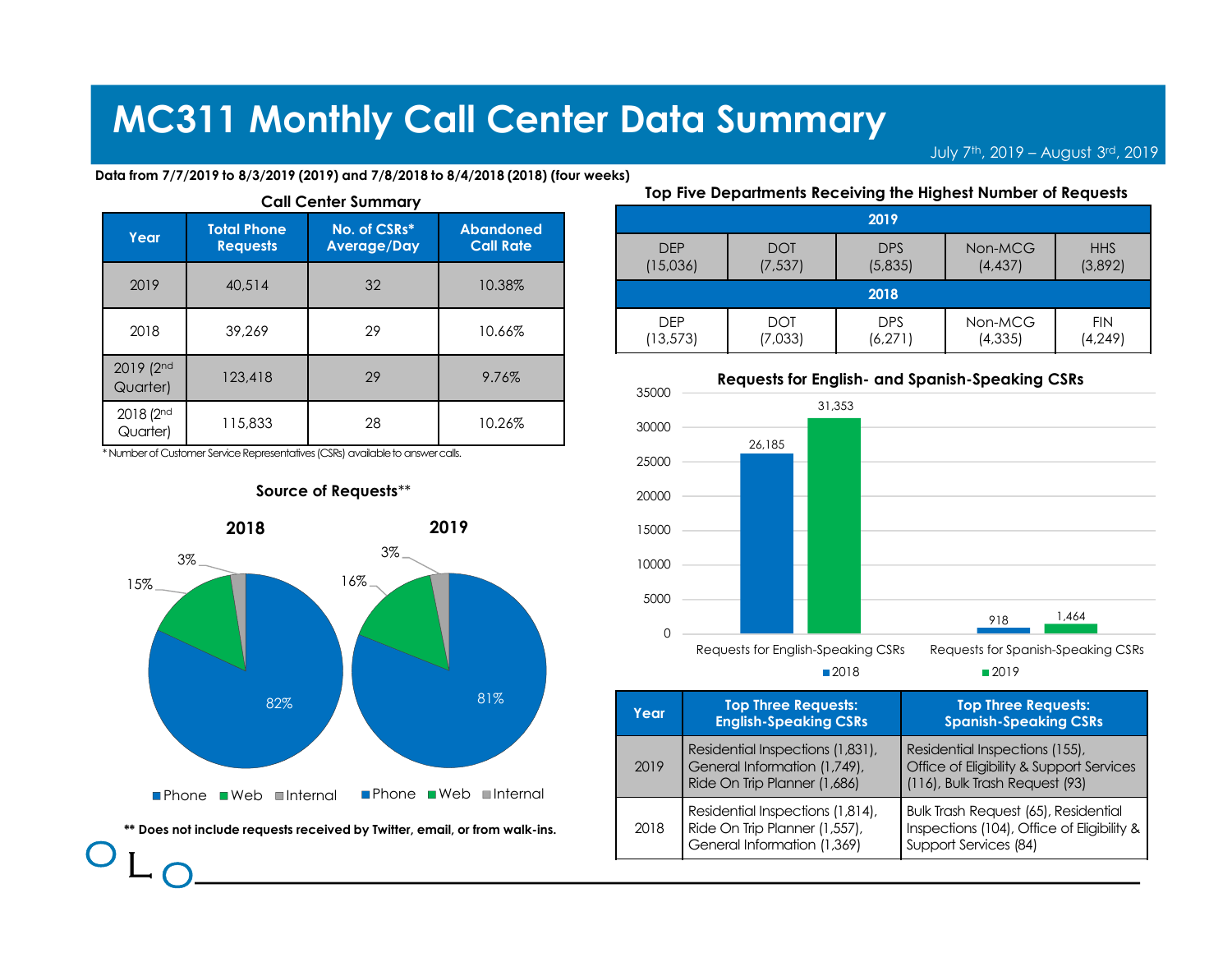|                       |                                       |                                                                                | <b>MC311 Monthly Call Center Data Summary</b>                                       |                |                                               |                    |               |
|-----------------------|---------------------------------------|--------------------------------------------------------------------------------|-------------------------------------------------------------------------------------|----------------|-----------------------------------------------|--------------------|---------------|
|                       |                                       |                                                                                |                                                                                     |                |                                               |                    | August 4th, 2 |
|                       |                                       | <b>Call Center Summary</b>                                                     | Data from 8/4/2019 to 8/31/2019 (2019) and 8/5/2018 to 9/1/2018 (2018) (four weeks) |                | Top Five Departments Receiving the Highest No |                    |               |
| Year                  | <b>Total Phone</b><br><b>Requests</b> | No. of CSRs*<br><b>Average/Day</b>                                             | <b>Abandoned</b><br><b>Call Rate</b>                                                | <b>DEP</b>     | <b>DOT</b>                                    | 2019<br><b>DPS</b> | Nor           |
| 2019                  | 39,477                                | 33                                                                             | 4.63%                                                                               | (13, 747)      | (7, 566)                                      | (6, 433)<br>2018   | (4)           |
|                       |                                       |                                                                                |                                                                                     | <b>DEP</b>     | <b>DOT</b>                                    | <b>DPS</b>         |               |
| 2018                  | 37,786                                | 28                                                                             | 10.95%                                                                              | (13, 536)      | (6, 833)                                      | (6, 218)           | Nor<br>(4)    |
| 2019 (2nd<br>Quarter) | 123,418                               | 29                                                                             | 9.76%                                                                               |                | <b>Requests for English- and Spanish-Sp</b>   |                    |               |
| 2018 (2 <sup>nd</sup> | 115,833                               | 28                                                                             | 10.26%                                                                              | 40000<br>35000 |                                               | 34,845             |               |
| Quarter)              |                                       | * Number of Customer Service Representatives (CSRs) available to answer calls. |                                                                                     | 30000          | 30,220                                        |                    |               |
|                       |                                       | Source of Requests**                                                           |                                                                                     | 25000          |                                               |                    |               |



|                                                                    | <b>Center Data Summary</b> |                       |                        |                                                               |                  |
|--------------------------------------------------------------------|----------------------------|-----------------------|------------------------|---------------------------------------------------------------|------------------|
|                                                                    |                            |                       |                        | August 4th, 2019 - August 31st, 2019                          |                  |
|                                                                    | 1/2018 (2018) (four weeks) |                       |                        | Top Five Departments Receiving the Highest Number of Requests |                  |
|                                                                    |                            |                       | 2019                   |                                                               |                  |
|                                                                    |                            |                       |                        | Non-MCG                                                       | <b>HHS</b>       |
|                                                                    | <b>DEP</b>                 | <b>DOT</b>            | <b>DPS</b>             |                                                               |                  |
|                                                                    | (13, 747)                  | (7, 566)              | (6, 433)               | (4,528)                                                       | (3,909)          |
|                                                                    |                            |                       | 2018                   |                                                               |                  |
|                                                                    | <b>DEP</b><br>(13, 536)    | <b>DOT</b><br>(6,833) | <b>DPS</b><br>(6, 218) | Non-MCG<br>(4,086)                                            | DHCA<br>(3, 597) |
|                                                                    |                            |                       |                        | <b>Requests for English- and Spanish-Speaking CSRs</b>        |                  |
|                                                                    | 40000                      |                       | 34,845                 |                                                               |                  |
| bandoned<br><b>Call Rate</b><br>4.63%<br>10.95%<br>9.76%<br>10.26% | 35000<br>30000             | 30,220                |                        |                                                               |                  |



| Year | <b>Top Three Requests:</b><br><b>English-Speaking CSRs</b>                                       | <b>Top Three Requests:</b><br><b>Spanish-Speaking CSRs</b>                                                         |
|------|--------------------------------------------------------------------------------------------------|--------------------------------------------------------------------------------------------------------------------|
| 2019 | Residential Inspections (2,287),<br>General Information (2,153),<br>Ride On Trip Planner (1,893) | Residential Inspections (185),<br>Office of Eligibility & Support Services<br>(156), Bulk Trash Request (91)       |
| 2018 | Residential Inspections (2,174),<br>Ride On Trip Planner (1,878),<br>General Information (1,796) | Residential Inspections (170), Office<br>of Eligibility & Support Services (94),<br><b>Bulk Trash Request (91)</b> |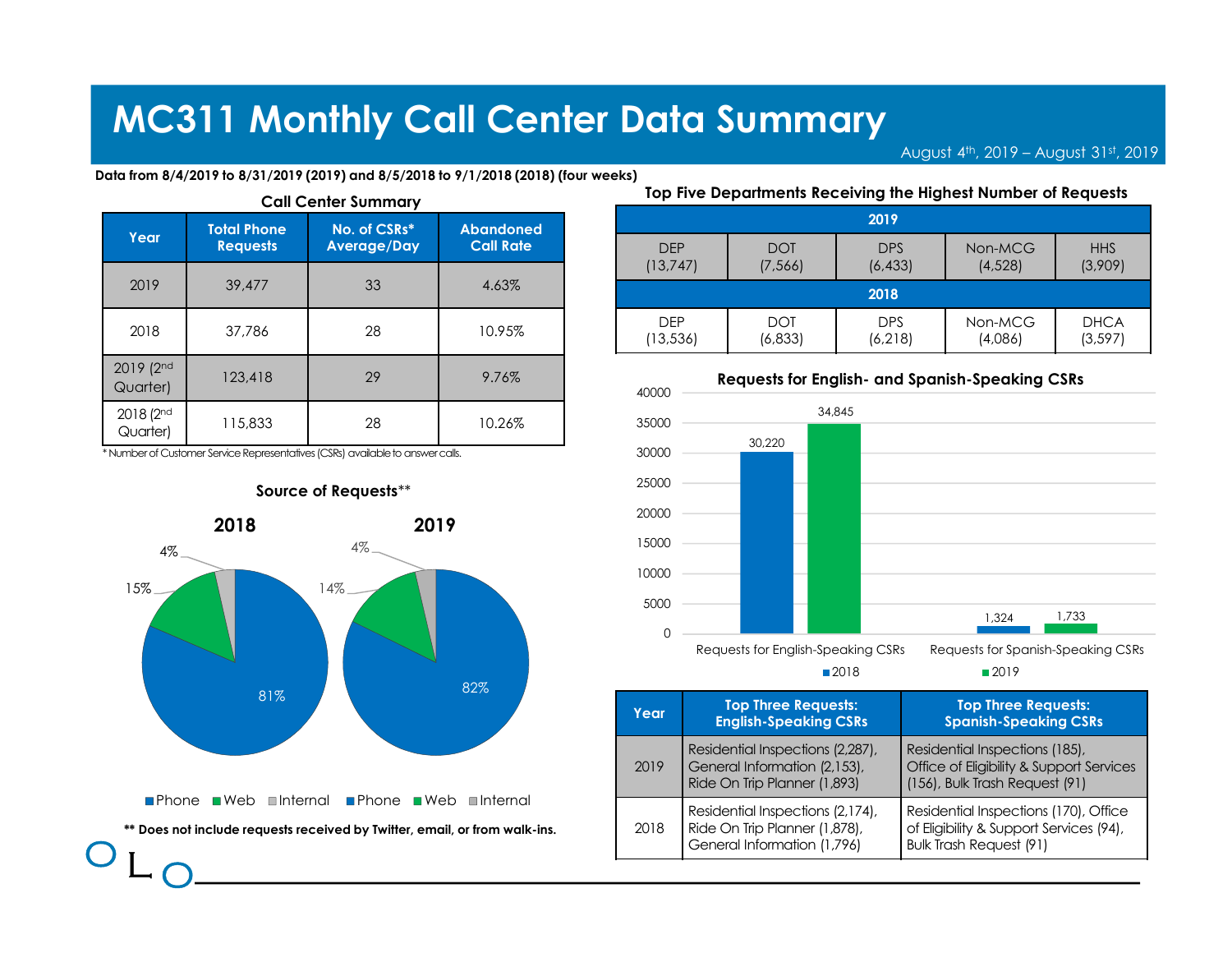|                       |                                       |                                                                                | <b>MC311 Monthly Call Center Data Summary</b>                                        |                        |                                               |                                |     |
|-----------------------|---------------------------------------|--------------------------------------------------------------------------------|--------------------------------------------------------------------------------------|------------------------|-----------------------------------------------|--------------------------------|-----|
|                       |                                       |                                                                                | Data from 9/1/2019 to 9/28/2019 (2019) and 9/2/2018 to 9/29/2018 (2018) (four weeks) |                        |                                               | September 1st, 2019 -          |     |
|                       |                                       | <b>Call Center Summary</b>                                                     |                                                                                      |                        | Top Five Departments Receiving the Highest No |                                |     |
| Year                  | <b>Total Phone</b><br><b>Requests</b> | No. of CSRs*<br><b>Average/Day</b>                                             | <b>Abandoned</b><br><b>Call Rate</b>                                                 | <b>DFP</b><br>(13,093) | <b>DOT</b><br>(6,684)                         | 2019<br><b>DPS</b><br>(6, 179) | (4) |
| 2019                  | 37,723                                | 30                                                                             | 6.84%                                                                                |                        |                                               | 2018                           |     |
|                       | 37,383                                | 28                                                                             | 9.78%                                                                                | <b>DEP</b><br>(12,030) | <b>DOT</b><br>(7, 497)                        | <b>DPS</b><br>(5,785)          | (4) |
| 2018                  |                                       |                                                                                |                                                                                      |                        |                                               |                                |     |
| 2019 (3rd<br>Quarter) | 128,700                               | 31                                                                             | 7.15%                                                                                | 35000                  | <b>Requests for English- and Spanish-Sp</b>   |                                |     |
| 2018 (3rd<br>Quarter) | 122,704                               | 28                                                                             | 10.19%                                                                               | 30000                  | 31.915                                        | 31,778                         |     |
|                       |                                       | * Number of Customer Service Representatives (CSRs) available to answer calls. |                                                                                      | 25000                  |                                               |                                |     |
|                       |                                       | Source of Requests**                                                           |                                                                                      | 20000                  |                                               |                                |     |



|                                                                                                  | <b>Center Data Summary</b> |                        |                                                               |                                            |                       |
|--------------------------------------------------------------------------------------------------|----------------------------|------------------------|---------------------------------------------------------------|--------------------------------------------|-----------------------|
|                                                                                                  |                            |                        |                                                               |                                            |                       |
|                                                                                                  |                            |                        |                                                               |                                            |                       |
|                                                                                                  |                            |                        |                                                               | September 1st, 2019 - September 28th, 2019 |                       |
|                                                                                                  |                            |                        | Top Five Departments Receiving the Highest Number of Requests |                                            |                       |
|                                                                                                  |                            |                        | 2019                                                          |                                            |                       |
|                                                                                                  | <b>DEP</b><br>(13,093)     | <b>DOT</b><br>(6,684)  | <b>DPS</b><br>(6, 179)                                        | <b>HHS</b><br>(4, 124)                     | <b>FIN</b><br>(3,909) |
|                                                                                                  |                            |                        | 2018                                                          |                                            |                       |
|                                                                                                  | <b>DEP</b><br>(12,030)     | <b>DOT</b><br>(7, 497) | <b>DPS</b><br>(5,785)                                         | <b>FIN</b><br>(4, 392)                     | Non-MCG<br>(3,694)    |
|                                                                                                  |                            |                        | <b>Requests for English- and Spanish-Speaking CSRs</b>        |                                            |                       |
|                                                                                                  | 35000                      | 31,915                 | 31,778                                                        |                                            |                       |
| 29/2018 (2018) (four weeks)<br>bandoned<br><b>Call Rate</b><br>6.84%<br>9.78%<br>7.15%<br>10.19% | 30000                      |                        |                                                               |                                            |                       |



| 82%                     | Year | <b>Top Three Request Solutions:</b><br><b>English-Speaking CSRs</b>                                  | <b>Top Three Request Solutions:</b><br><b>Spanish-Speaking CSRs</b>                                    |
|-------------------------|------|------------------------------------------------------------------------------------------------------|--------------------------------------------------------------------------------------------------------|
| $\blacksquare$ Internal | 2019 | Ride On Arrival Info (1,753),<br>Bulk Trash Pick-Up (1,134),<br>Residential Inspections (1,105)      | Residential Inspections (108),<br>Bulk Trash Pick-Up (99), DPS Building<br>Inspector Contact Info (50) |
| r from walk-ins.        | 2018 | Ride On Arrival Info (2,091),<br>Residential Inspections (1,206),<br>Property Tax Bill Balance (945) | Residential Inspections (112),<br>Bulk Trash Request (87), DPS Building<br>Inspector Contact Info (67) |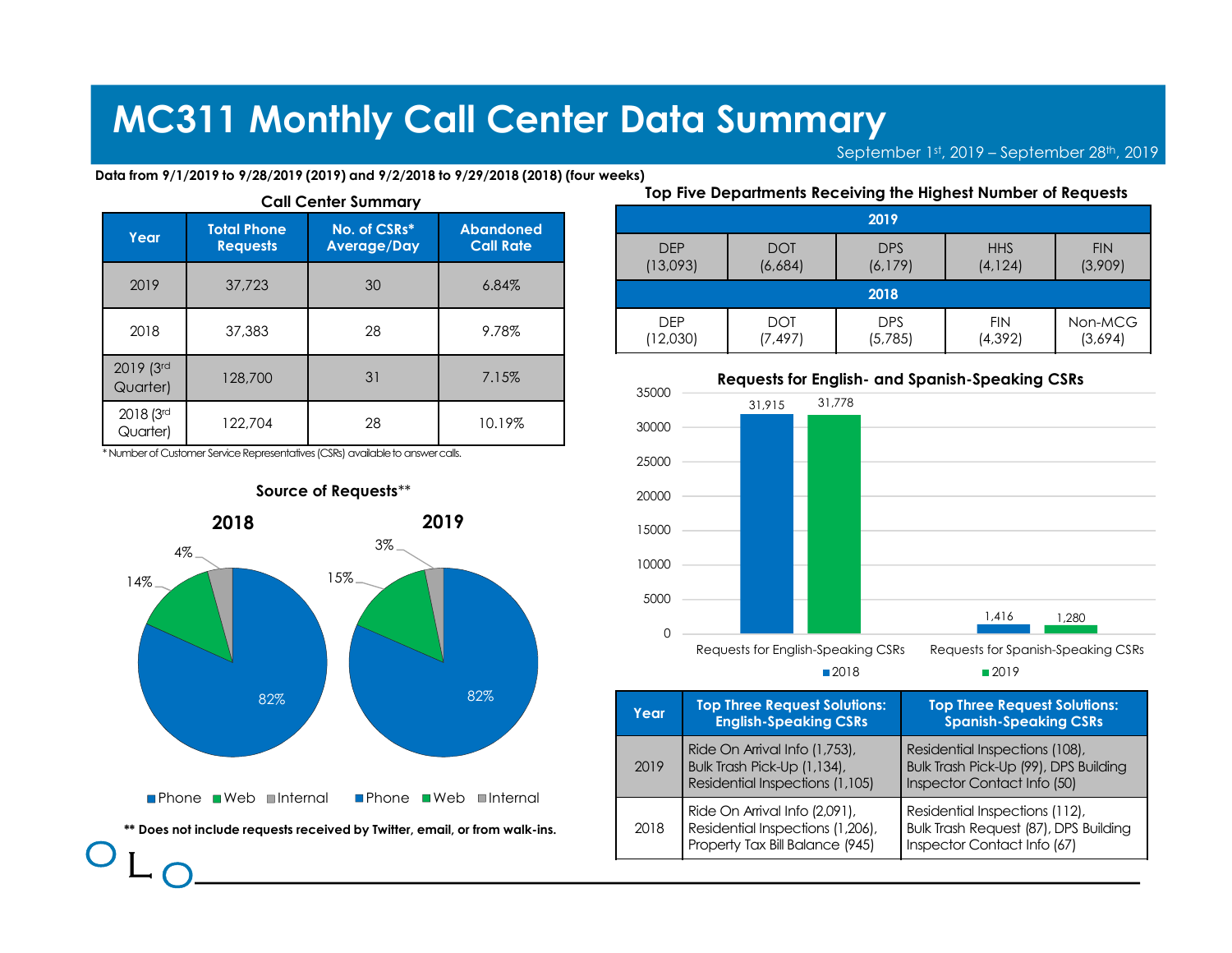|                       |                                       | <b>MC311 Monthly Call Center Data Summary</b>                                                                          |                                      |                        |                       | September 29th, 201                                   |     |
|-----------------------|---------------------------------------|------------------------------------------------------------------------------------------------------------------------|--------------------------------------|------------------------|-----------------------|-------------------------------------------------------|-----|
|                       |                                       | Data from 9/29/2019 to 10/26/2019 (2019) and 9/30/2018 to 10/27/2018 (2018) (four weeks)<br><b>Call Center Summary</b> |                                      |                        |                       | Top Five Departments Receiving the Highest No         |     |
| Year                  | <b>Total Phone</b><br><b>Requests</b> | No. of CSRs*<br><b>Average/Day</b>                                                                                     | <b>Abandoned</b><br><b>Call Rate</b> | <b>DEP</b>             | <b>DOT</b>            | 2019<br><b>DPS</b>                                    |     |
| 2019                  | 37,300                                | 33                                                                                                                     | 3.95%                                | (11, 972)              | (6, 446)              | (5,945)                                               | (4) |
| 2018                  | 38,798                                | 29                                                                                                                     | 10.79%                               | <b>DEP</b><br>(12,671) | <b>DOT</b><br>(7,020) | 2018<br><b>DPS</b><br>(6, 362)                        | (4) |
| 2019 (3rd<br>Quarter) | 128,700                               | 31                                                                                                                     | 7.15%                                | 35000                  |                       | <b>Requests for English- and Spanish-Sp</b><br>32.563 |     |
| 2018 (3rd             | 122,704                               | 28                                                                                                                     | 10.19%                               | 30000                  | 27,861                |                                                       |     |
| Quarter)              |                                       |                                                                                                                        |                                      |                        |                       |                                                       |     |
|                       |                                       | * Number of Customer Service Representatives (CSRs) available to answer calls.                                         |                                      | 25000                  |                       |                                                       |     |



|                                                                    | <b>Center Data Summary</b>     |                                                               |                        | September 29th, 2019 - October 26th, 2019 |                        |
|--------------------------------------------------------------------|--------------------------------|---------------------------------------------------------------|------------------------|-------------------------------------------|------------------------|
|                                                                    | 10/27/2018 (2018) (four weeks) | Top Five Departments Receiving the Highest Number of Requests |                        |                                           |                        |
|                                                                    |                                |                                                               | 2019                   |                                           |                        |
|                                                                    | <b>DEP</b><br>(11, 972)        | <b>DOT</b><br>(6, 446)                                        | <b>DPS</b><br>(5,945)  | <b>HHS</b><br>(4, 535)                    | <b>FIN</b><br>(3, 553) |
|                                                                    |                                |                                                               | 2018                   |                                           |                        |
|                                                                    | <b>DEP</b><br>(12,671)         | <b>DOT</b><br>(7,020)                                         | <b>DPS</b><br>(6, 362) | <b>HHS</b><br>(4, 177)                    | <b>FIN</b><br>(3,400)  |
|                                                                    | 35000                          | <b>Requests for English- and Spanish-Speaking CSRs</b>        | 32,563                 |                                           |                        |
| bandoned<br><b>Call Rate</b><br>3.95%<br>10.79%<br>7.15%<br>10.19% | 30000                          | 27,861                                                        |                        |                                           |                        |



| $84\%$                                | Year | <b>Top Three Request Solutions:</b><br><b>English-Speaking CSRs</b>                                   | <b>Top Three Request Solutions:</b><br><b>Spanish-Speaking CSRs</b>                                     |
|---------------------------------------|------|-------------------------------------------------------------------------------------------------------|---------------------------------------------------------------------------------------------------------|
|                                       | 2019 | Ride On Arrival Info (1,702),<br>Residential Inspections (1,110),<br>Property Tax Payments (1,100)    | Residential Inspections (114),<br>Bulk Trash Request (71), Holiday Gift<br>Project Referrals (70)       |
| <b>■Internal</b><br>or from walk-ins. | 2018 | Ride On Arrival Info (2,063),<br>Residential Inspections (1,187),<br>DPS Inspector Contact Info (889) | Holiday Gift Project Referrals (92),<br>Residential Inspections (84),<br><b>Bulk Trash Request (83)</b> |